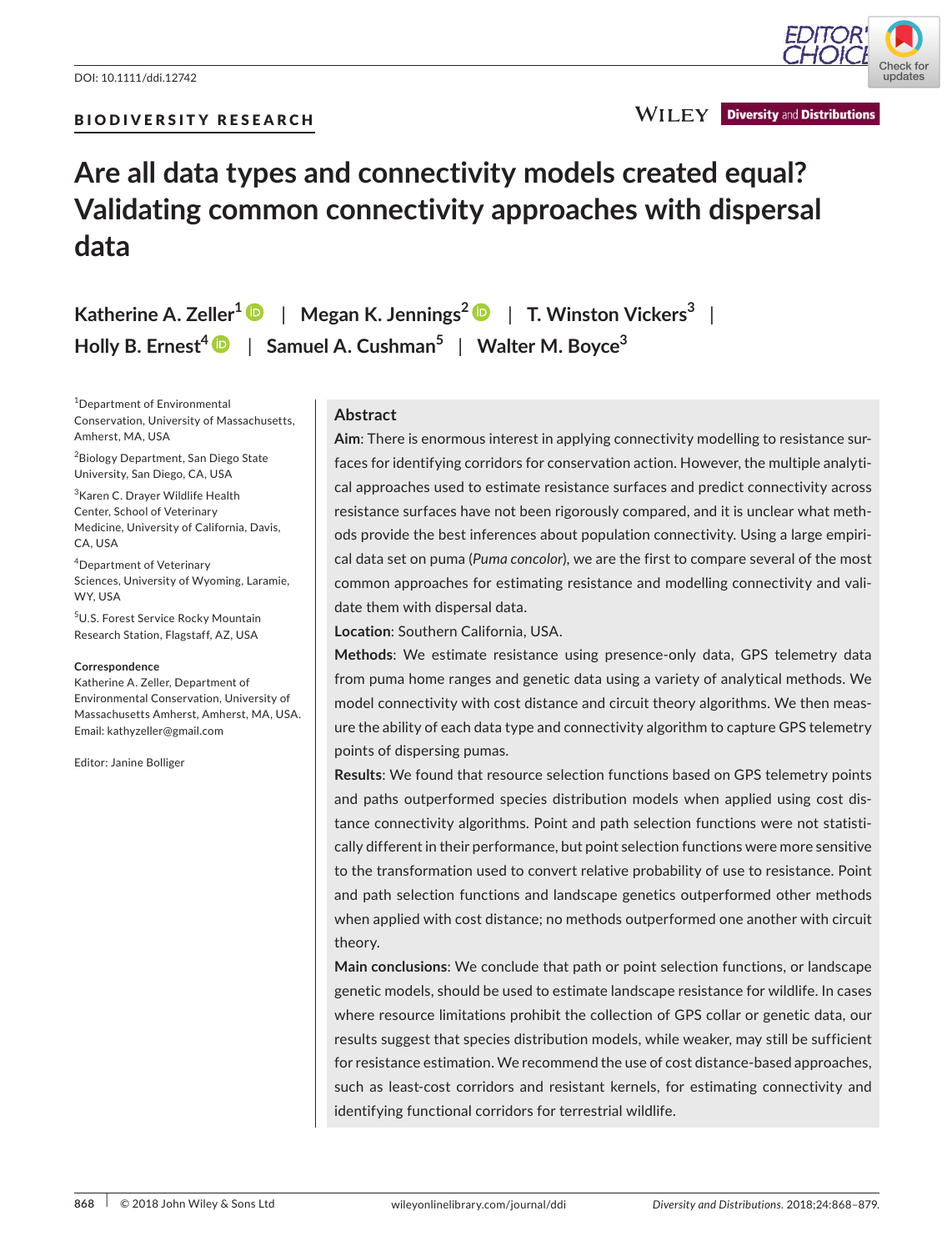#### **KEYWORDS**

circuit theory, connectivity, corridors, cost distance, dispersal, *Puma concolor*

# **1** | **INTRODUCTION**

Human populations and associated development continue to expand and fragment natural areas, increasing the isolation of wildlife populations (Haddad et al., 2015). Identifying and conserving wildlife corridors between populations have been shown to increase the movement of individuals and counteract population isolation (Gilbert-Norton, Wilson, Stevens, & Beard, 2010). Movement is critical for fulfilling several biological processes such as mating, dispersal, migration and gene flow (Hilty, Lidicker, & Merenlender, 2012) and allows individuals and populations to spatially redistribute in response to disturbances and climate change (Chen, Hill, Ohlemuller, Roy, & Thomas, 2011). The flow of individuals among populations also aids in maintaining metapopulation viability and alleviates threats faced by small, isolated populations (Haddad et al., 2015; Nicholson et al., 2006).

Modelling wildlife corridors requires two main components, (1) a resistance to movement surface (also known as a cost surface) and (2) a connectivity algorithm. Resistance can be estimated empirically using a wide variety of data types including opportunistic presenceonly data, occurrence data, relocation data, GPS collar data and genetic data (Zeller, McGarigal, & Whiteley, 2012). Typically, habitat suitability is estimated from one of these data types. For methods based on habitat selection (e.g., all except genetic), resistance is then represented as an inverse function of habitat suitability so that areas of high habitat suitability confer a low resistance and vice versa. Estimating resistance directly from dispersal data is considered the most reliable approach as dispersal is the main process by which organisms move between populations (e.g., Elliot, Cushman, Macdonald, & Loveridge, 2014). However, dispersal data are extremely difficult to obtain and when it is available, sample sizes are typically low (Fagan & Calabrese, 2006). Therefore, GPS collar data derived from home-range movement in the form of steps, paths or movement-only points, or movement inferred from genetic data, are considered the closest proxies for estimating dispersal movements and may be more appropriate for estimating resistance (Cushman & Lewis, 2010; Zeller et al., 2012).

Once a resistance surface is developed, there are a wide variety of algorithms to estimate connectivity, each with different advantages and limitations. Two of the most commonly used connectivity algorithms are CircuitScape (McRae, 2006) and cost distance-based approaches, such as the least-cost corridor (Adriaensen et al., 2003). CircuitScape (CS), based on electrical circuit theory, runs current across resistance surfaces where each pixel is a node and the resistance values between pixels are the resistors. The CS algorithm results in an estimated current density for each pixel on the landscape, with higher values of current representing higher probabilities that a random walker will pass through a pixel. Cost distance algorithms

(CD) calculate the cumulative cost from source points across a resistance surface. Cost distance surfaces from two source points can be paired, and troughs can be identified where the cumulative cost and distance between the two points are minimized. Most often, a single, least-cost corridor is derived from these surfaces, although the surfaces can also be bounded at some upper connectivity value to derive multiple paths. The advantage of CS is that it does not assume an individual has complete knowledge of the landscape through which it is travelling. CD approaches are often criticized because they do make this assumption, which can be problematic as dispersing individuals almost never have experience of the landscape outside of their natal territories (Theobald, 2006). However, an assumption of CS methods is that each pixel, or grid cell, is a population, which may not be a realistic assumption when modelling connectivity at smaller spatial scales, between discrete populations.

Gaining a better understanding of how each data type and connectivity algorithm performs is crucial for future conservation research (Abrahms et al., 2017; Elliot et al., 2014). For example, if models from opportunistic presence-only data capture the dispersal process as well as models from GPS collar data or extensive genetic sampling, then time-consuming and costly data collection efforts may not be necessary. However, if presence-only data perform poorly relative to more robust data types, then the effort for collaring or genetic studies is better justified (e.g., Mateo-Sánchez et al., 2015a,b). To date, there have been few studies assessing the performance of resistance surfaces and connectivity models with independent dispersal data—likely owing to the difficulty in obtaining data on a sufficient number of dispersers. Fattebert, Robinson, Balme, Slotow, and Hunter (2015), Keeley, Beier, and Gagnon (2016), Keeley, Beier, Keeley, and Fagan (2017), and Newby (2011) compared the ability of resource selection functions to predict dispersal habitat and found that predictive ability was high. Elliot et al. (2014), Gastón et al. (2016), and Jackson, Marnewick, Lindsey, Roskaft, and Robertson (2016) found substantial differences among habitat use during resource use and dispersal and concluded dispersers tolerated a wider array of landscape features than residents, and therefore, analysis of occurrence data or non-dispersal movement data would provide biased predictions. For connectivity algorithms, when CS and CD algorithms have been compared, CS tended to outperform CD in capturing dispersal movements (Jackson et al., 2016; McClure, Hansen, & Inman, 2016). None of these studies assessed different data types for estimating resistance as well as different connectivity algorithms in a single analysis. Additionally, none of these studies explored resistance surfaces derived from opportunistic presence-only data or genetic data.

Here, we use empirical dispersal data to assess the performance of several data types and methods for estimating resistance and modelling corridors. Using data from pumas (*Puma concolor*)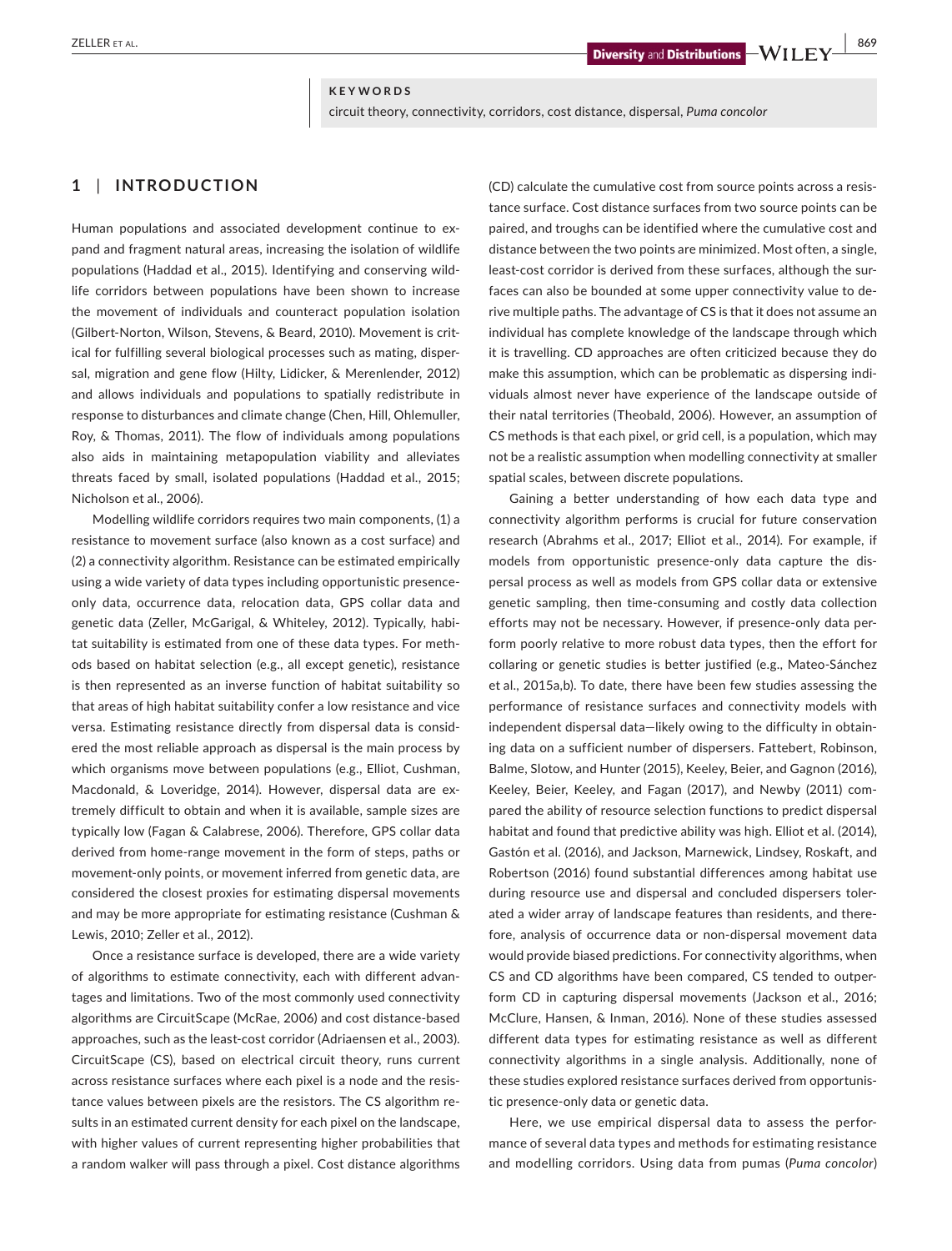**870 WILEY-Diversity** and Distributions **and Containers and Containers and Containers and CELLER ET AL.** 



FIGURE 1 San Diego County, California, USA, study area and points from eleven puma dispersal paths from 2005 to 2012. The dispersal points were used for validating the suite of connectivity surfaces. [Colour figure can be viewed at [wileyonlinelibrary.com\]](www.wileyonlinelibrary.com)

in San Diego County, California, USA, we estimated resistance using opportunistic presence-only data analysed with seven different species distribution models (SDMs), GPS collar data analysed with point and path selection functions (PSF; PathSF), and genetic data analysed in a landscape genetic framework. We modelled connectivity between the start and end locations of puma dispersal paths using CS and CD algorithms. We then used independent dispersal data from pumas in the study area to assess the performance of each resistance surface/connectivity algorithm combination. Because previous studies have shown that different data types produce resistance surfaces with similar variables and relationships to resistance (Cushman, Lewis, & Landguth, 2014), we predicted that all our data types would produce qualitatively similar resistance surfaces. We also expected, based on previous research comparing point and movement-based approaches (Abrahms et al., 2017; Zeller et al., 2014), that resistance surfaces derived from movement and genetic models would outperform those based on presence-only data. Lastly, we predicted that the CD connectivity algorithm would outperform the CS algorithm because the assumptions of CS are not met when the scale of analysis is individual movement across the landscape.

## **2** | **METHODS**

## **2.1** | **Study area and environmental variables**

Our study area, measuring 11,722 km<sup>2</sup>, was San Diego County, California, USA (Figure 1). The region experiences a Mediterranean climate with mild winters and hot dry summers. The western part of the study area is comprised of coastal and foothill habitats while the eastern part of the study area is comprised of mountain and desert habitats. Elevations range from sea level to 1,992 m.

We selected human development, topographic and vegetation variables known to influence puma habitat use and movement (Table 1). Our previous work has shown resistance surfaces and corridors for pumas are sensitive to the choice of geospatial layers and their thematic resolutions (Zeller, McGarigal, et al., 2017). Therefore, we represented many of these variables with different thematic resolutions and allowed the models to drive the selection of the thematic representation for a variable. We used 30 m as the spatial grain size for the variables.

To determine the most appropriate scale of selection for each variable in each model, we explored smoothing kernels of various sizes (McGarigal, Wan, Zeller, Timm, & Cushman, 2016). Using the *smoothie* package (Gilleland, 2013) in the R software environment (R Core Team 2016), we applied a Pareto kernel to each pixel in the landscape representing the following scales: 241 m, 681 m, 1,123 m, 1,850 m, 2,312 m, 3,044 m, 3,819 m, 4,461 m. Scales were based on empirically estimating the Pareto curve from the distribution of puma movement distances across eight different time periods from 15 min to 6 hr (details in Zeller et al., 2014).

Univariate models (described in detail in Appendix S1) were run, and AUC values or AICc values were used to determine the most appropriate scale for each variable for the SDMs and resource selection functions, respectively. Pairwise correlations between scaled variables were assessed, and the higher performing variable between pairs with a correlation coefficient |*r*| > .60 was retained for the multivariate models.

## **2.2** | **Habitat suitability and movement models**

We explored four data types in our analysis: (1) opportunistic presence-only data, (2) point data from GPS telemetry collars, (3) path data from GPS telemetry collars and (4) genetic data. The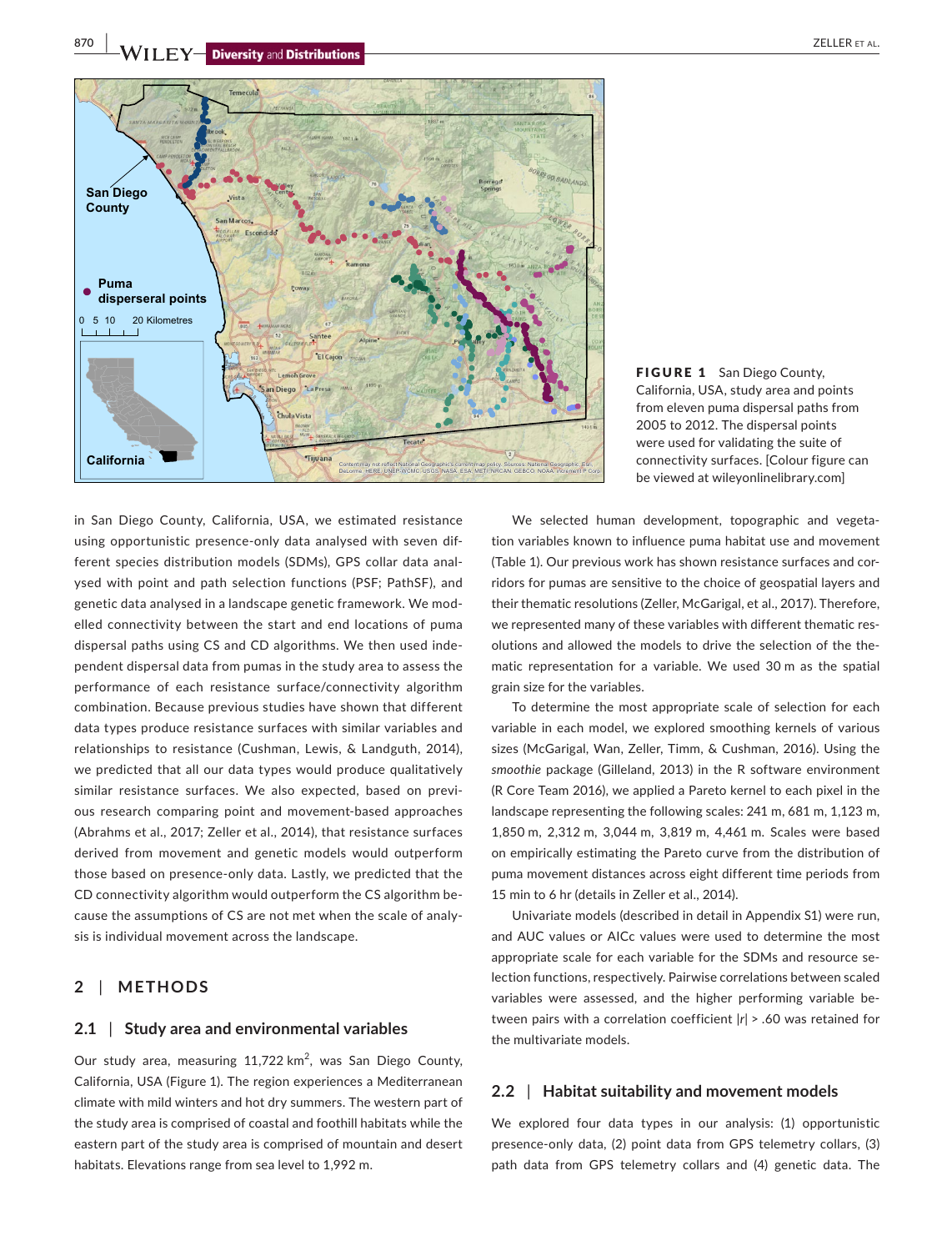**2ELLER** ET AL. **871 EXECUTER ET AL. 871 EXECUTER ET AL. 871 EXECUTER ET AL. 871 EXECUTER EXECUTER** 

|                       | Variable                                | Source/Derivation                                                                                                                                                                   | Year      | <b>Citation</b>                             |  |
|-----------------------|-----------------------------------------|-------------------------------------------------------------------------------------------------------------------------------------------------------------------------------------|-----------|---------------------------------------------|--|
| Roads and development | All Roads <sup>a</sup>                  | Open Street Map                                                                                                                                                                     | 2014      | Open Street Map 2014                        |  |
|                       | Primary roads <sup>a</sup>              | Open Street Map; Motorways                                                                                                                                                          | 2014      | Open Street Map 2014                        |  |
|                       | Secondary roads <sup>a</sup>            | Open Street Map; primary road,<br>secondary road and trunk road                                                                                                                     | 2014      | Open Street Map 2014                        |  |
|                       | Tertiary roads <sup>a</sup>             | Open Street Map; living street,<br>residential, rest area, road, service,<br>tertiary and unclassified                                                                              | 2014      | Open Street Map 2014                        |  |
|                       | Unpaved roads/trails <sup>a</sup>       | Open Street Map; bridleway,<br>cycleway, footway, path and track                                                                                                                    | 2014      | Open Street Map 2014                        |  |
|                       | Percentage Imperviousness <sup>b</sup>  | Derived from a hybrid of the National<br>Land Cover Database percentage<br>impervious surface and updated data<br>from the San Diego Association of<br>Governments land use surface | 2011/2012 | NLCD 2011 (Jin et al.<br>2013), SANDAG 2012 |  |
| Topography            | Elevation <sup>b</sup>                  | <b>National Elevation Dataset</b>                                                                                                                                                   | 2009      | <b>USGS 2009</b>                            |  |
|                       | Percentage Slope <sup>b</sup>           | Derived from National Elevation<br>Dataset                                                                                                                                          |           |                                             |  |
|                       | Terrain Ruggedness <sup>b</sup>         | Total curvature derived from National<br>Elevation Dataset with DEM Surface<br>Tools (Jenness 2013)                                                                                 |           |                                             |  |
|                       | Topographic Position Index <sup>b</sup> | Derived from National Elevation<br>Dataset                                                                                                                                          |           |                                             |  |
|                       | <b>Ridges<sup>a</sup></b>               | Derived from Topographic Position<br>Index values $\geq 8$                                                                                                                          |           |                                             |  |
|                       | Canyons <sup>a</sup>                    | Derived from Topographic Position<br>Index values $\le -8$                                                                                                                          |           |                                             |  |
|                       | Steep Slope <sup>a</sup>                | Derived from Topographic Position<br>Index values $-8 - 8$ , slope $\geq 6^{\circ}$                                                                                                 |           |                                             |  |
|                       | Gentle Slope <sup>a</sup>               | Derived from Topographic Position<br>Index values $-8 - 8$ , slope $\leq 6^{\circ}$                                                                                                 |           |                                             |  |
| Water                 | <b>Streams</b> <sup>a</sup>             | National Hydrography Dataset<br>streams layer                                                                                                                                       | 2011      | <b>USGS 2011</b>                            |  |
|                       | Distance to Water <sup>b</sup>          | Derived from National Hydrography<br>Dataset calculated as Euclidean<br>distance to blue line streams                                                                               |           |                                             |  |
| Vegetation type       | Agriculture <sup>a</sup>                | Vegetation Data of San Diego County                                                                                                                                                 | 2014      | SANDAG 2014                                 |  |
|                       | Chaparral <sup>a</sup>                  | Vegetation Data of San Diego County                                                                                                                                                 | 2014      | SANDAG 2014                                 |  |
|                       | Coastal Scrub <sup>a</sup>              | Vegetation Data of San Diego County                                                                                                                                                 | 2014      | SANDAG 2014                                 |  |
|                       | Coniferous Forest <sup>a</sup>          | Vegetation Data of San Diego County                                                                                                                                                 | 2014      | SANDAG 2014                                 |  |
|                       | Desert Scrub <sup>a</sup>               | Vegetation Data of San Diego County                                                                                                                                                 | 2014      | SANDAG 2014                                 |  |
|                       | Hardwood Forest <sup>a</sup>            | Vegetation Data of San Diego County                                                                                                                                                 | 2014      | SANDAG 2014                                 |  |
|                       | Herbaceous Grassland <sup>a</sup>       | Vegetation Data of San Diego County                                                                                                                                                 | 2014      | SANDAG 2014                                 |  |
|                       | Riparian <sup>a</sup>                   | Vegetation Data of San Diego County                                                                                                                                                 | 2014      | SANDAG 2014                                 |  |
|                       | Urban <sup>a</sup>                      | Vegetation Data of San Diego County                                                                                                                                                 | 2014      | SANDAG 2014                                 |  |
|                       | Water and Wetlands <sup>a</sup>         | Vegetation Data of San Diego County                                                                                                                                                 | 2014      | SANDAG 2014                                 |  |

TABLE 1 Environmental variables used in the puma models. Source or derivation, data year and citation are provided

<sup>a</sup>Categorical variables.

<sup>b</sup>Continuous variables.

GPS telemetry point and path data were from individuals operating within established home ranges. To estimate resistance and model connectivity from the first data type, we developed seven

multi-scale species distribution models (SDMs) based on six different algorithms and an ensemble SDM. From the second data type, we developed two multi-scale point selection functions—one with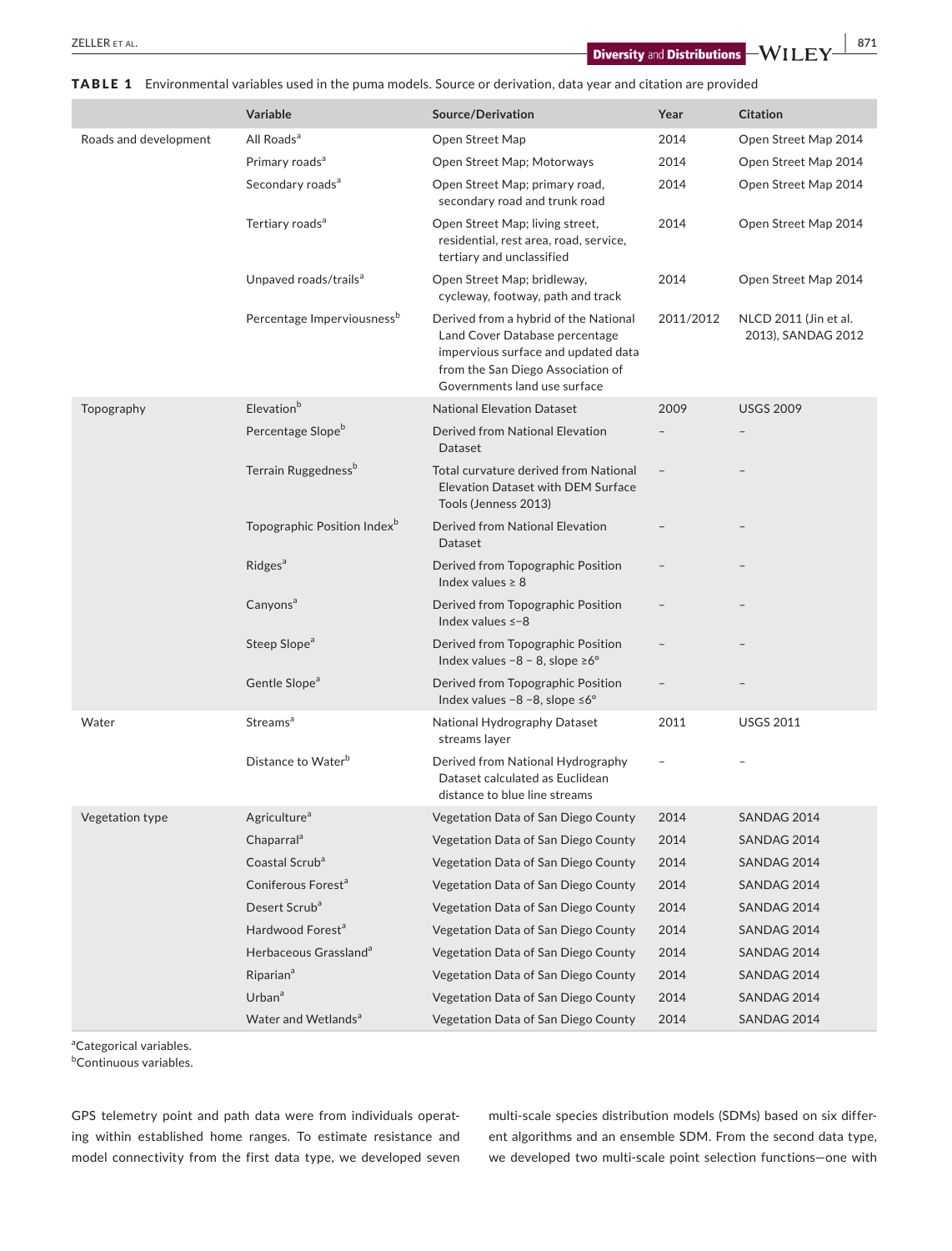

FIGURE 2 Conceptual diagram of the methods used to estimate resistance from each data type. A data type was combined with environmental variables to create a habitat model. The habitat model was then predicted across the study area. Three transformations were applied to the habitat surfaces to convert habitat suitability (or probability of use or movement) to resistance. These transformations, negative linear, c4 and c8, were based on the following function, provided by Keeley et al. (2016): *R* = 100–99\* ((1−exp(-*c*\**h*))/(1−exp(−*c*))) where *R* is resistance, *h* is habitat suitability and *c* is either 4 or 8. The landscape genetic approach estimated resistance directly; therefore, no transformation was used with the genetic data. Each resistance surface was then fed into two connectivity models, CircuitScape and cost distance. Details on puma data and analytical approaches are provided in Appendix S1

all puma GPS data points (PSF-All) and one with GPS points from when a puma was in a movement state (PSF-Move; Zeller et al., 2014). From the third data type, we developed a multi-scale path selection function (Zeller et al., 2016; Figure 2). We then predicted habitat suitability across the study area from the SDMs, relative probability of resource use from the PSFs and relative probability of movement from the PathSFs. The genetic data were collected from captured or deceased pumas across the study area and were used in a multi-scale landscape genetic analysis, which estimated resistance directly. Information detailing the puma data and multi-scale analytical approaches is provided in Appendix S1.

## **2.3** | **Resistance surfaces**

Beier, Majka, and Spencer (2008) challenged the assumption that resistance is the linear negative inverse of habitat suitability.

Furthermore, Mateo-Sánchez et al. (2015a,b) and Keeley et al. (2016) proposed that dispersing individuals may be more tolerant of subpar habitat types than individuals in home ranges or established territories. They found more support for relaxing the relationship between habitat suitability and resistance so that only lower values of habitat suitability would have a high resistance (Figure 2). Therefore, we explored three different transformations to convert habitat suitability, or predicted probability of use/ movement, to resistance: a negative linear transformation and two negative exponential transformations (c4 and c8 following Keeley et al., 2016; Figure 2). The negative exponential transformations assign high resistance values to only the lowest habitat suitability values with the c8 being the most extreme of the two transformations (Figure 2).

Habitat suitability surface values from the seven SDMs ranged from 1 to 1,000. We rescaled these surfaces from 0 to 1 and then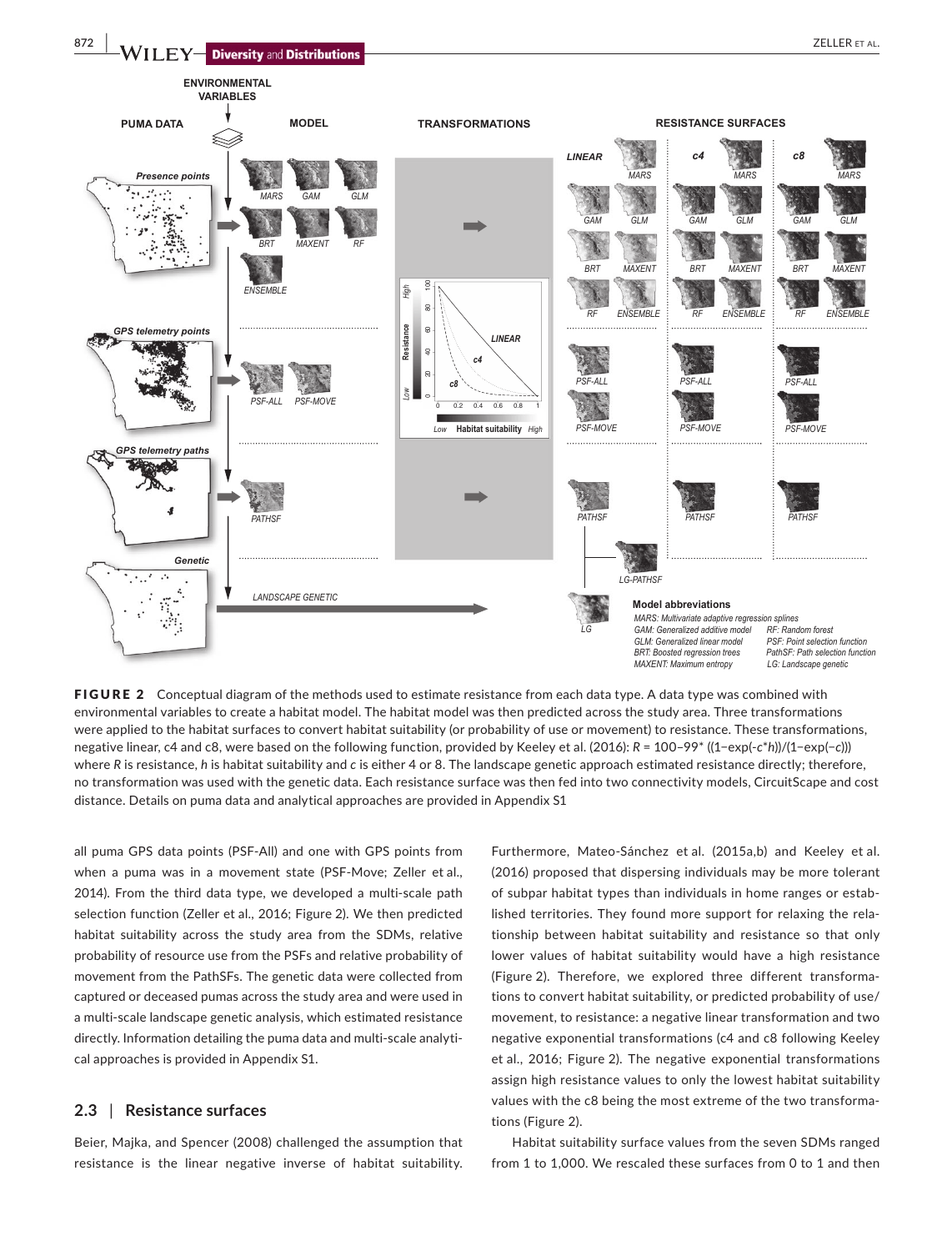**2018 CLUER ET AL. BUT ALL CLUER ET AL. BUT ALL CLUER ET AL. BUT ALL CLUER ET AL. BUT ALL CLUER ET AL. BUT ALL CLUER ET AL. BUT ALL CLUER ET AL. BUT ALL CLUER ET AL. BUT ALL CLUER ET AL. BUT ALL CLUER ET** 

applied the three different transformations to obtain resistance values from 1 to 100. From the PSF-All, PSF-Move and PathSF models, we obtained relative probability-of-use surfaces ranging from 0 to 1 and used the three transformations to convert these to resistance.

We derived our resistance surface from the landscape genetic analysis by summing the resistance surfaces for the variables in the final model and rescaling from 1 to 100. We did not use any transformations since the landscape genetic approach estimates resistance directly. We also developed one additional resistance surface for testing; a multilevel resistance surface (described in Zeller, Vickers, Ernest, & Boyce, 2017) that was the product (rescaled from 1 to 100) of the linearly scaled PathSF resistance surface and the landscape genetic resistance surface (Figure 2). This multilevel resistance surface, which represents both broad-scale dispersal and successful breeding as well as fine-scaled movement decisions, may be superior to either one of these surfaces in isolation (Zeller, Vickers, et al., 2017).

## **2.4** | **Puma dispersal data**

Pumas typically disperse from their natal territories as subadults. From our population of collared pumas, we identified 11 subadult dispersers that travelled from their natal home range to a new home range in the study area using net squared displacement curves (Bunnefeld et al., 2011). We extracted GPS locations from the dispersal period and visually identified the maximally displaced start and end points of this dispersal period. For each individual, we used these start and end points as the source and destination points for each connectivity algorithm. We used all the dispersal points (n = 1,044) between these start and end points as our validation data (Figure 1).

## **2.5** | **Connectivity algorithms and model validation**

Across each of our 32 resistance surfaces, we ran CS (using CS software; Shah & McRae, 2008) and CD (using the *gdistance* R package) connectivity algorithms between the start and end points of each puma dispersal event. The CS approach produces a cumulative current flow surface between the start and end points, and the CD approach adds together the cost distance kernels from the start and end points, resulting in a surface ranging from least to maximal cost (e.g., Appendix S2). We quantile-rescaled the resultant connectivity surfaces so they were comparable across models and algorithms.

To assess the performance of each connectivity surface, we used three connectivity validation methods as recommended by McClure et al. (2016). For the first validation method, we extracted the values on each connectivity surface at the dispersal points between the start and end points, and calculated the mean and standard error of those values. We assumed better performing surfaces had higher connectivity values at dispersal points than other surfaces. For the second validation method, we

obtained null connectivity surfaces by running the two connectivity algorithms between the start and end points of each dispersal path on a resistance surface where every pixel had a value of one. We then differenced the null connectivity value from the empirical connectivity value at each dispersal point and calculated the mean and standard error of these values. Empirical connectivity surfaces outperform the null connectivity surface when values at the dispersal points are higher on the empirical surfaces than on the null surface and a positive difference is obtained. This method directly assessed the performance of the resistance surfaces by identifying surfaces that significantly outperformed a null, isolation-by-distance model. For the third validation method, we calculated the proportion of dispersal points for each puma that fell within the top 10% of values on the connectivity surface. For management and implementation purposes, corridors are often delineated from a connectivity surface by taking an upper percentage of connectivity values. Therefore, this method determined how well a corridor model derived from these connectivity models captured the dispersal process. We also performed likelihood ratio tests to determine the effect of model type, transformation to resistance and corridor algorithm on each of these three performance measures.

## **3** | **RESULTS**

## **3.1** | **Models**

Based on the results of our univariate testing of environmental variables (Appendix S3), different puma data types and modelling approaches sometimes selected different scales for the same variable. However, puma preference or avoidance of variables remained relatively consistent across data types and models. Puma SDMs indicated an avoidance of grassland, urban areas, and higher ruggedness and topographic positions, a slight avoidance of agriculture and areas further from water, and a preference for chaparral, forest, elevation, riparian areas and streams (e.g., Appendix S4). All six individual SDMs had an AUC ≥ 0.80, indicating moderate model performance (Manel, Williams, & Ormerod, 2001), and we included all six of these individual SDMs in the ensemble model, which had an AUC of 0.85 (Appendix S5).

Although the final model variables and scales differed slightly among models, the final averaged multi-scale PSF-All, PSF-Move and PathSF models all indicated an avoidance of agriculture, grassland, steep slopes, and human development and a preference for higher elevations, forests, and streams and riparian areas (Appendices S6–S8).

The multi-scale landscape genetics model indicated higher resistance values with higher proportions of agriculture, coastal scrub, grassland, urban, and higher values of distance to water and lower resistance values with higher proportions of canyons, and higher values of elevation and topographic position (Appendix S3). Lower resistance values for forests, streams and ridges were at intermediate proportions of those variables.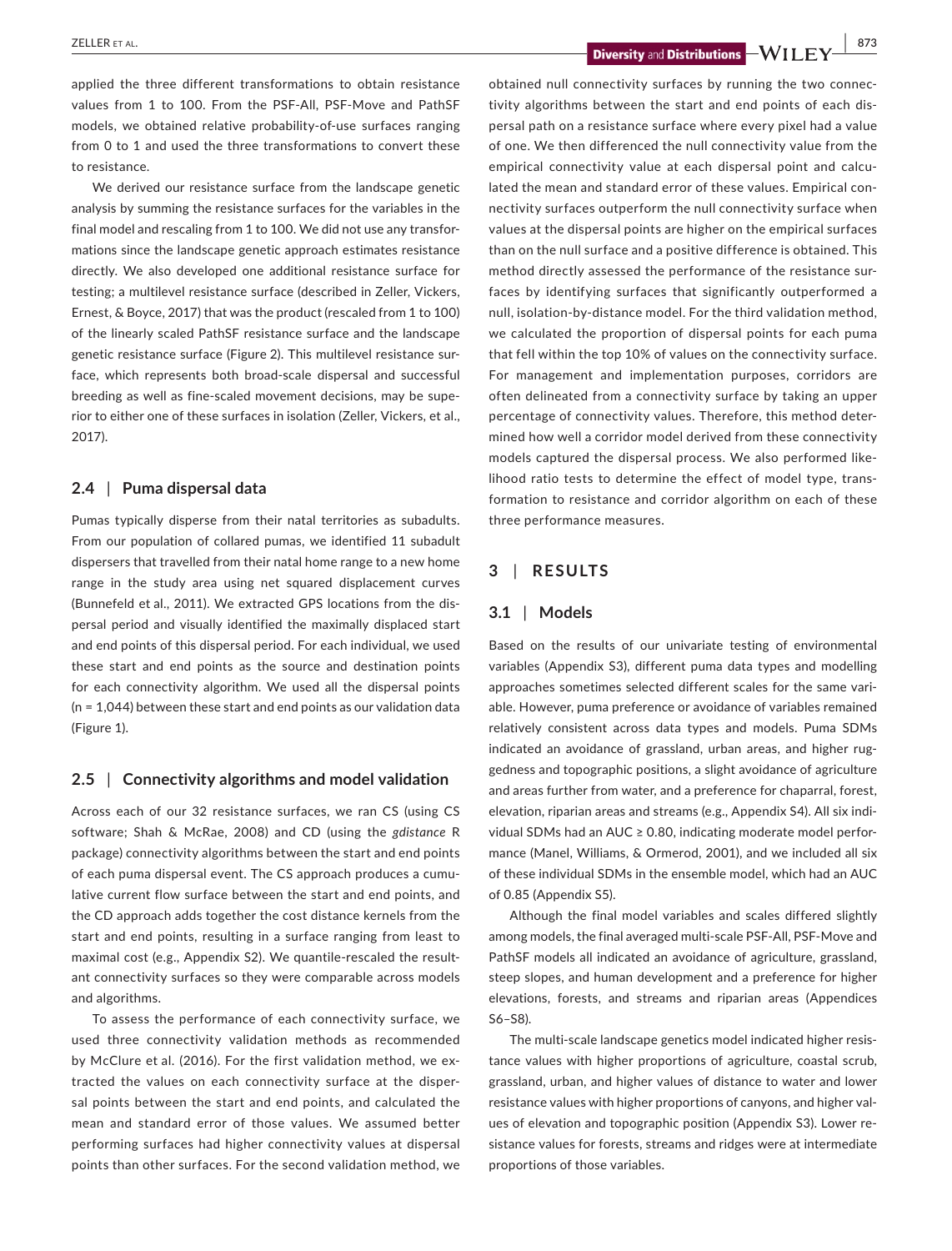

FIGURE 3 Mean and bootstrapped standard errors of the value of each connectivity surface at the dispersal points. Dispersal points were from an independent data set consisting of eleven dispersal events from 2005 to 2012 (*n* = 1,044). The two facets correspond to the connectivity algorithm used, model indicates the data/model type used to estimate resistance, and transformation refers to the transformation used to convert habitat suitability to resistance.

[Colour figure can be viewed at [wileyonlinelibrary.com\]](www.wileyonlinelibrary.com)

## **3.2** | **Validation**

The first validation method indicated that, in general, all connectivity surfaces performed well, and all had a mean connectivity value at the dispersal points >0.85 (bootstrapped standard errors ranged from a minimum of 0.81 to a maximum of 0.975; Figure 3). All CS surfaces had a mean value at the dispersal points >0.91, while CD PathSFs had mean values >0.95. The results indicated PSF and PathSF models outperformed SDMs when CD was used, and the CD models generally outperformed the CS models. The performance of PSF and PathSF models was very similar, but PSF models were more sensitive to the type of transformation from relative probability of use to resistance with the more negative exponential transformation resulting in higher model performance. The landscape genetic model did not outperform the SDM models, but was improved when combined with the PathSF model. The linear transformation to resistance outperformed the other transformations for the SDM models. The likelihood ratio tests indicated that all three factors—model type, transformation to resistance and connectivity algorithm—influenced connectivity surface performance results with model type having the most influence, followed by connectivity algorithm, and then transformation to resistance (Table 2).

The second validation method indicated that the PathSF model, regardless of transformation, consistently outperformed the null isolation-by-distance model, but only with the CD algorithm (Figure 4). Similarly, the PSF-All model with a c8 resistance transformation and the PSF-Movement model under both inverse exponential transformations also significantly outperformed the null model with the CD algorithm. None of the resistance surfaces derived from SDM or genetic models outperformed the null model with either connectivity algorithm. When the CS algorithm was used, no combination of model type or resistance surface was better than the null model. Likelihood ratio tests again indicated all three factors—model

type, transformation to resistance and connectivity method—influenced model performance with model type having the most influence (Table 2).

The top 10% of each connectivity surface captured at least 65% of the puma dispersal points regardless of model type, transformation to resistance or connectivity algorithm (Figure 5). As a group, the GPS collar and genetic surfaces with the CD algorithm performed the best, capturing at least 83% of the dispersal points and outperforming the SDM surfaces. Although the CD outperformed the CS algorithm for the GPS collar and genetic surfaces, CS tended to outperform the CD algorithm for the SDM models. Transformation to resistance had similar effects on connectivity surface performance to the first validation method. Likelihood ratio test results were similar to the previous two validation methods (Table 2).

## **4** | **DISCUSSION**

To our knowledge, this is the first study to assess the performance of multiple data types and connectivity algorithms in representing the dispersal process for a species. Although our results were sometimes noisy, we were able to reach general conclusions about data type, connectivity algorithm and the relationship between habitat suitability and resistance. Overall, our results indicated that the choice of data type for estimating resistance and modelling connectivity was the most influential factor in capturing the dispersal process. In general, we found that models based on GPS collar data, genetic data or a combination of the two data types outperformed those based on opportunistic presence-only data. The PathSF models had consistently good performance across the three validation methods and were the only models that, regardless of the transformation to resistance, outperformed the null isolation-by-distance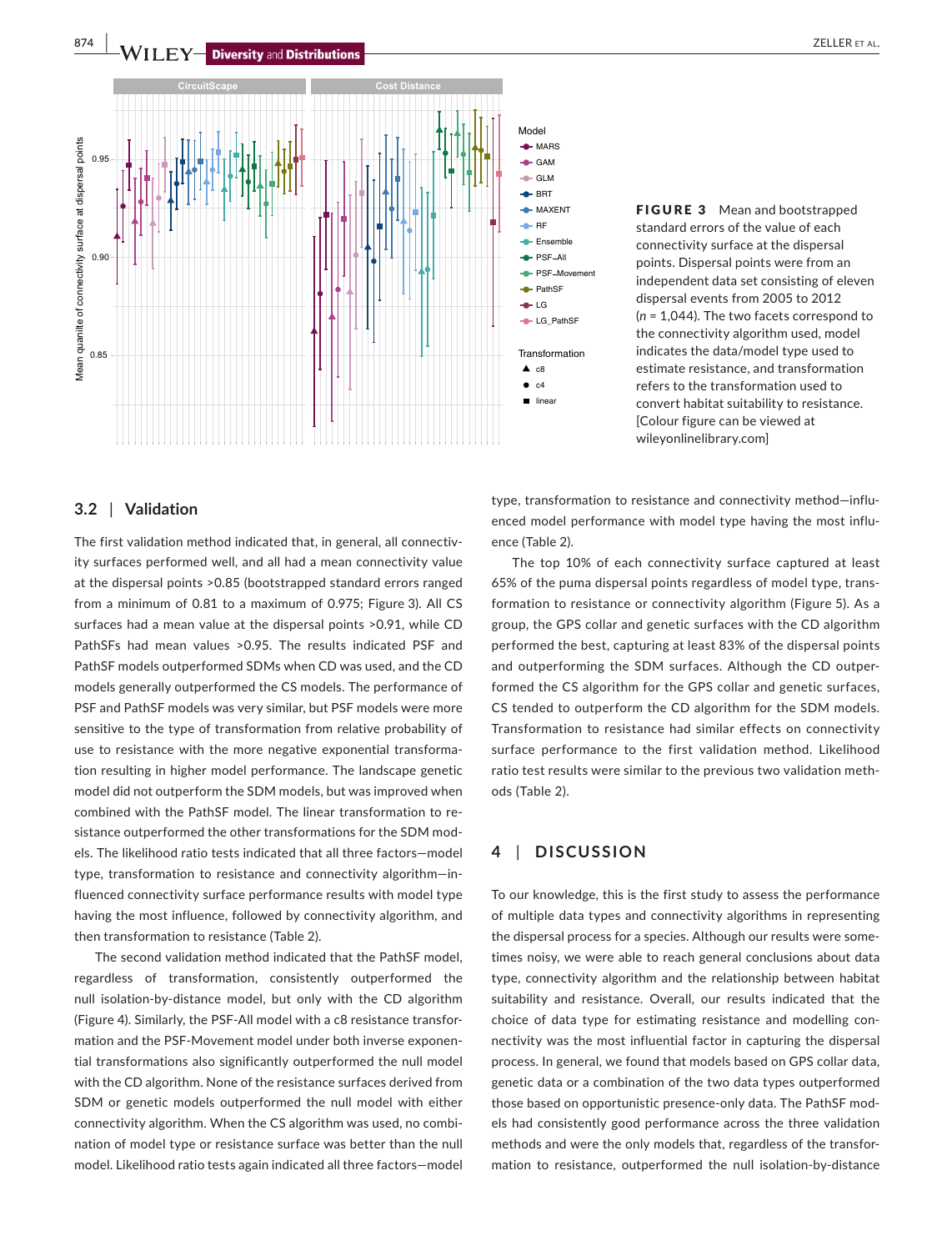**ZELLER** ET AL. **875**<br>**Diversity** and **Distributions**  $\rightarrow$  **WII** FY  $\rightarrow$  875

TABLE 2 Likelihood ratio test results. The three validation response variables (quantile values at dispersal points, differences in values at dispersal points between empirical and null models, and proportion of dispersal points in the top 10% of the connectivity surface) modelled as a function of (1) model type, (2) transformation to resistance and (3) connectivity algorithm. Likelihood ratio tests were performed comparing the full model with each of these left out in turn

|                                            | <b>Quantile value at dispersal</b><br>points |          |                 | Comparison with distance-only<br>model |          |                 | <b>Proportion of dispersal</b><br>points in corridor |          |         |
|--------------------------------------------|----------------------------------------------|----------|-----------------|----------------------------------------|----------|-----------------|------------------------------------------------------|----------|---------|
|                                            | Log-Likelihood                               | $\chi^2$ | <i>p</i> -value | Log-Likelihood                         | $\chi^2$ | <i>p</i> -value | Log-Likelihood                                       | $\chi^2$ | p-value |
| Model type<br>$(df = 11)$                  | 46.235                                       |          |                 | 64,170                                 |          |                 | 86                                                   |          |         |
|                                            | 45,406                                       | 1.659    | $< 2.2e-16$     | 62.818                                 | 2.704    | $2.2e-16$       | 61                                                   | 49       | 8.1e-07 |
| Transformation to<br>resistance $(df = 2)$ | 46.235                                       |          |                 | 64,170                                 |          |                 | 86                                                   |          |         |
|                                            | 46.140                                       | 190      | $< 2.2e-16$     | 64.014                                 | 311      | $2.2e-16$       | 82                                                   | 7.1      | .028    |
| Connectivity<br>algorithm $(df = 1)$       | 46.235                                       |          |                 | 64,170                                 |          |                 | 86                                                   |          |         |
|                                            | 45,648                                       | 1.176    | $< 2.2e-16$     | 63.977                                 | 384      | $< 2.2e-16$     | 82                                                   |          | .008    |

**FIGURE 4** Mean difference between the value of each connectivity surface at the dispersal points and the value of the null isolation-by-distance model at the dispersal points. Dispersal points were from an independent data set consisting of eleven dispersal events from 2005 to 2012 (*n* = 1,044). Bootstrapped standard error bars are also shown. Values greater than zero (horizontal dotted line) indicate statistically significant improvement over the null model. The two facets correspond to the connectivity algorithm used, model indicates the data/model type used to estimate resistance, and transformation refers to the transformation used to convert habitat suitability to resistance. [Colour figure can be viewed at [wileyonlinelibrary.com\]](www.wileyonlinelibrary.com)



model. Choice of connectivity algorithm also influenced results with the CD algorithm producing higher model performances than the CS algorithm for the GPS collar and genetic data types. Generally, the CS algorithm was less sensitive than CD to the data type used to build the resistance surface, but only CD methods showed improvement over null models. Using a negative exponential relationship between habitat suitability and resistance as opposed to a direct linear transformation had the least effect on model performance.

Our first prediction—that all data types would produce qualitatively similar resistance surfaces with many of the same variables having the same relationship to resistance—was supported. We found that all models, regardless of whether they were derived from opportunistic presence-only data, GPS collar data or genetic data, had six common variables that have been shown to influence puma habitat use and movement in California (Burdett et al., 2010; Dickson, Jenness, & Beier, 2005; Wilmers et al., 2013; Zeller et al., 2014, 2016). All models indicated pumas avoided agricultural, grassland and urban areas, and preferred forests, higher elevations, and

riparian areas or streams. Despite the fact that all these models qualitatively tell the same story and produce similar patterns of resistance, they resulted in different predictions of connectivity. The higher performance of the surfaces derived from the GPS collar data indicates that these resistance surfaces more closely matched the factors pumas were responding to during dispersal than the other data types (Cushman et al., 2014). These results are similar to what Cushman and Lewis (2010) and Cushman et al. (2014) found for black bears in northern Idaho. PathSF and genetic resistance surfaces for black bears both indicated movement was facilitated at mid-elevations with high forest cover and hampered by human development. However, their PathSF connectivity models more effectively captured movement than the landscape genetic models.

Our second expectation—that connectivity models based on movement data would outperform other data types—was only partially supported. Our second validation method addressed the performance of the resistance surfaces directly and indicated that PathSF and PSF models were a significant improvement over the null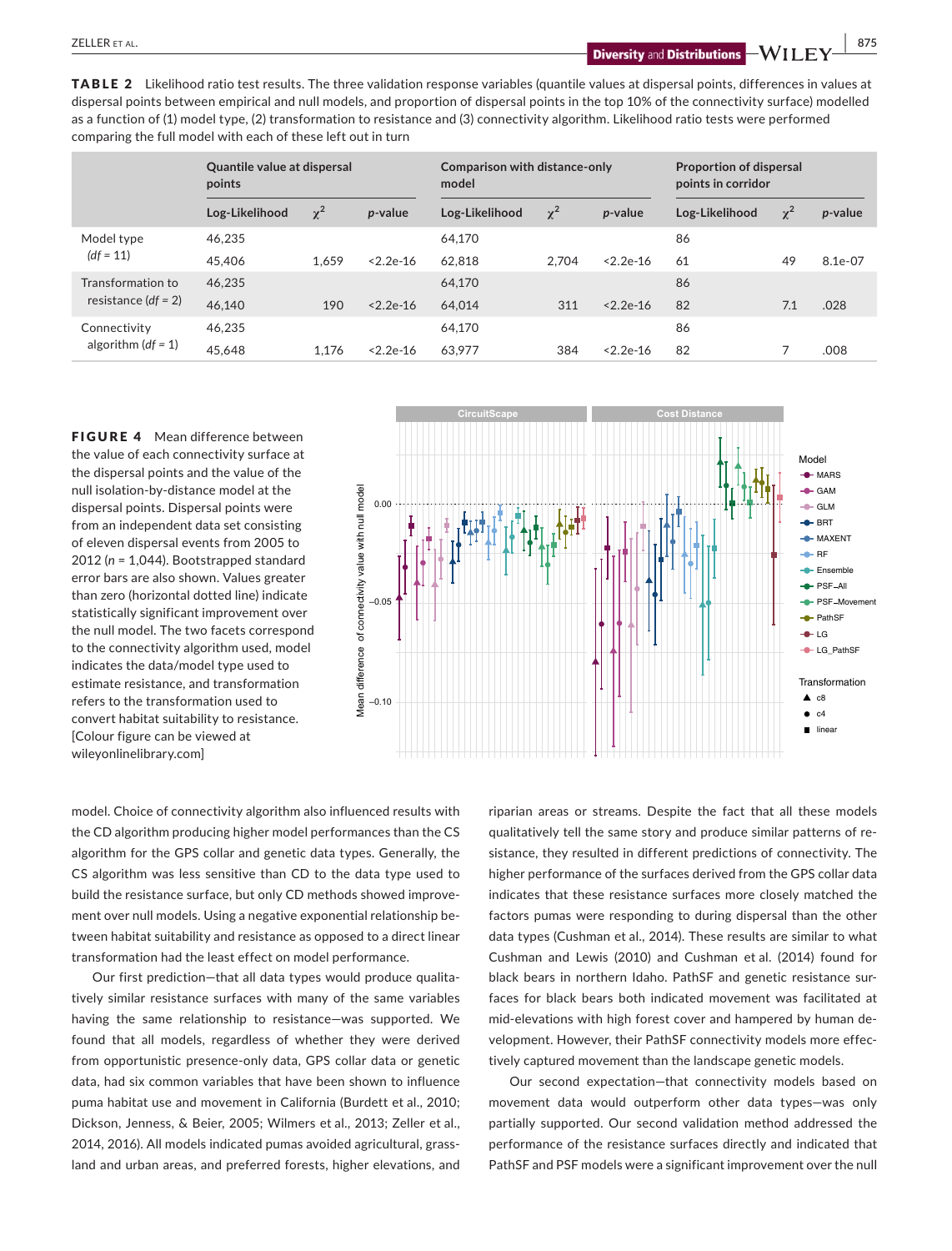

FIGURE 5 Mean proportion of dispersal points in the top 10% of each connectivity surface. Dispersal points were from an independent data set consisting of eleven dispersal events from 2005 to 2012 (*n* = 1,044). Bootstrapped standard error bars are also shown. The two facets correspond to the connectivity algorithm used, model indicates the data/ model type used to estimate resistance, and transformation refers to the transformation used to convert habitat suitability to resistance. [Colour figure can be viewed at [wileyonlinelibrary.com\]](www.wileyonlinelibrary.com)

model when a CD algorithm was used, but the resistance transformation differentially affected their performance. PathSF was least sensitive to the transformation, performing equally well under the three transformations whereas PSF-Move and PSF-All only outperformed the null model when an inverse exponential transformation was used—either c4 or c8 for PSF-Move or c8 for PSF-All. The SDMs never significantly outperformed the null model. We expected the PSF-All models to perform worse than the PSF-Movement and PathSF models, but results between these data types were extremely similar, indicating all are adequate for capturing the dispersal process for pumas. This is encouraging as home range use data already exist for many imperilled species, such as large carnivores, and therefore, functional connectivity may be assessed relatively rapidly (Fattebert et al., 2015). These results agree with those found by Fattebert et al. (2015), Keeley et al. (2016) and Keeley et al. (2017) for leopards, desert bighorn sheep and kinkajous, respectively, and Newby (2011) for pumas. However, these results contrast those found by Elliot et al. (2014), Gastón et al. (2016) and Jackson et al. (2016) for African lions, Iberian lynx and African wild dogs. This may be due to differences in taxa or in methodologies as these studies did not compare the ability of corridors to capture dispersal movement, but instead compared corridors derived from dispersal data with corridors derived from other data types. Resistance surfaces derived solely from genetic data performed poorly compared with those derived from GPS collar data. Cushman et al. (2014) found similarly poor performance of genetic data for predicting within homerange movement for black bears compared with PathSFs.

Our third prediction—that we would observe higher model performance with CD than CS—was supported. CD outperformed CS when GPS collar and genetic data were used and, unlike CS, was able to outperform the null isolation-by-distance models for these data types. In comparing the proportion of dispersal points captured in the corridors, CD tended to outperform CS when resistance surfaces were derived from GPS collar or genetic data. However, for the first validation method, our results are consistent with those found by McRae and Beier (2007) indicating higher performance of CS when compared with CD for predicting genetic relatedness. Across both validation methods, our results contrast those found by McClure et al. (2016) who found CS models outperformed CD models when using a PSF with wolverine dispersal data. The PSF they used was derived from VHF, not GPS telemetry data, and points were collected every 10 days. With this long acquisition interval, it is possible these data were more akin to the opportunistic presenceonly data used in this study, which may explain the difference in results. LaPoint, Gallery, Wikelski, and Kays (2013) found that CS outperformed CD for predicting within home-range movements of fishers, although neither method performed well.

The good performance of the CD algorithm may also be explained by the similarities of CD to resistant kernels in the context of our analysis (Compton, McGarigal, Cushman, & Gamble, 2007). Resistant kernels are built on the concept of cost distance, but instead of pairing source and destination points, cost distance is allowed to flow from multiple source points (or every pixel in the landscape) until a biologically relevant cost distance (based on known dispersal distances for a species) has been reached. The cost distance kernels from all source points are then summed to obtain a single surface. In our analysis, we summed the cost distances from the start and the end points of a dispersal path, and therefore, the CD algorithm we used are equivalent to resistant kernels. However, for connectivity modelling across a landscape of interest, resistant kernels have many advantages over CD algorithms: resistant kernels are not constrained by source–destination points, they do not assume individuals have complete knowledge of the landscape, and the flow can be limited by biologically based dispersal distances (Cushman & Landguth, 2012; Cushman et al., 2013). Given the performance of CD models and the advantages of resistant kernels, we would recommend resistant kernels as the connectivity algorithm of choice.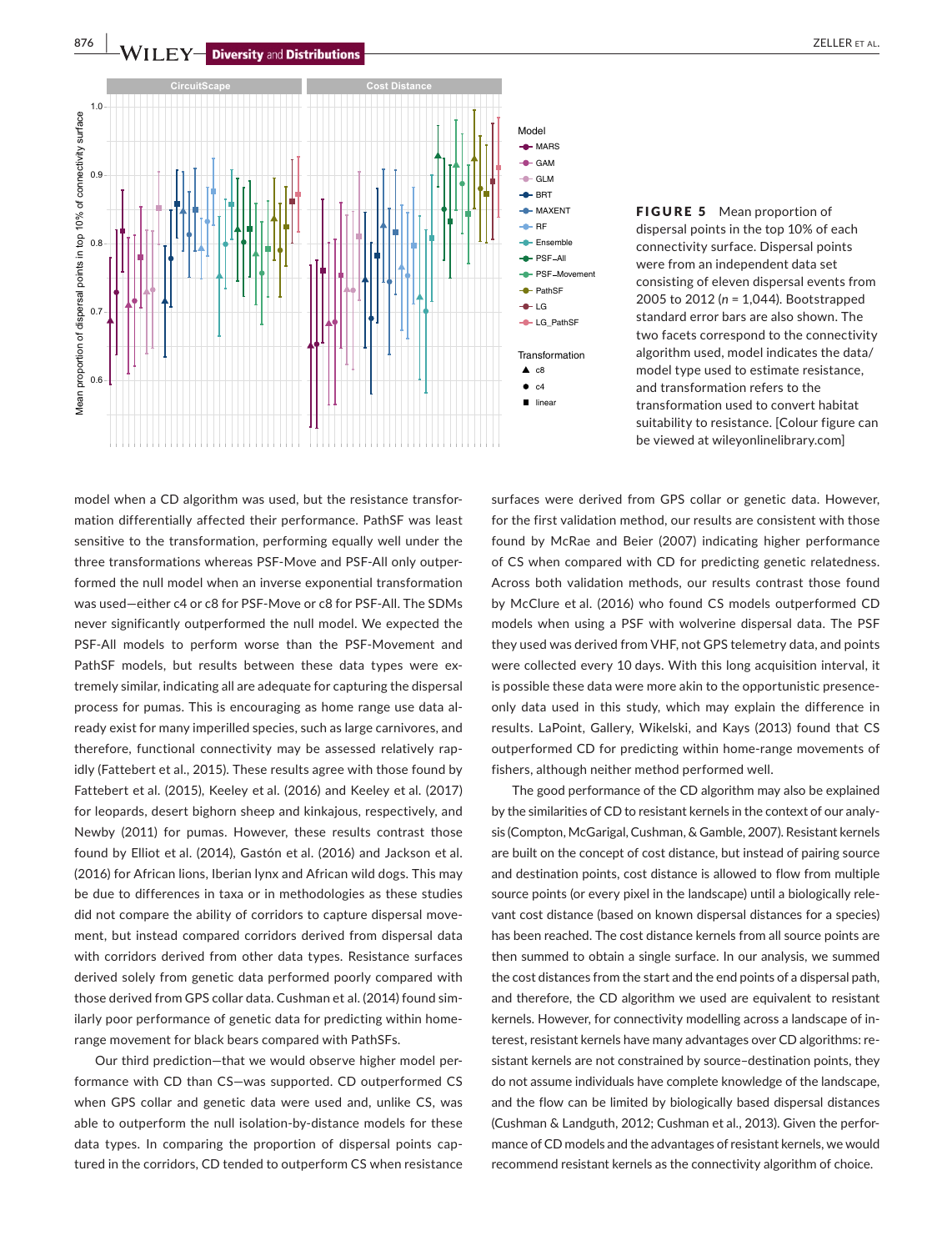The shape of the transformation from habitat suitability to resistance was also influential in the ability of a connectivity surface to capture the dispersal process, but the results were mixed. General trends indicate that the linear transformation from habitat suitability to resistance resulted in higher model performance for the SDM models, but the c8 transformation resulted in higher model performance for the models based on GPS collar data. However, within a model type, using one transformation over another rarely resulted in significant differences in model performance. We would have assumed that the habitat suitability derived from SDMs reflected habitat selection by individuals to maximize fitness within the home range and not movement per se and that a more relaxed transformation to resistance would have more adequately captured the dispersal process. However, we did not find this to be the case. Our results agreed with those of Mateo-Sánchez et al. (2015a,b), Keeley et al. (2016), and Keeley et al. (2017) indicating a negative exponential transformation to resistance from habitat use derived from GPS collar data is more appropriate than a negative linear transformation and support the notion by Beier et al. (2008) and Cushman et al. (2013) that within home-range habitat use does not directly translate to resistance.

Additional research is needed to determine whether different modelling approaches or connectivity algorithms could improve upon the model performances we observed. Exploring connectivity surface performance by sex would be an additional component that may offer more insights into model performance. For example, studies modelling African lion and brown bear movement found substantially different corridor locations when males and females were modelled separately (Elliot et al., 2014; Maiorano, Boitani, Chiaverini, & Ciucci, 2017). This is more likely to be a factor in species where dispersal behaviour and distances vary with sex, such as in large carnivores. More studies such as this, in addition to simulation modelling with species of different vagilities in different landscapes with varying habitat characteristics, would aid in identifying generalizable conclusions regarding data type and connectivity algorithm for modelling wildlife corridors. Including occupancy models and camera trap data would also be very informative as these data types are becoming increasingly widespread and available.

Our study was focused on a single, generalist species in one geographic location and thus was limited in scope. Nonetheless, we are able to offer general recommendations regarding modelling connectivity for pumas and an analytical paradigm to be tested for other species. Resistance surfaces estimated from GPS collar data (either via PSFs or PathSFs) are recommended over those estimated with opportunistic presence-only or genetic data. If GPS collar data can be obtained at an adequate acquisition interval for capturing movement paths (every 5–30 min for puma; Zeller et al., 2016), we recommend PathSF models over PSF models as, unlike PSF models, all the PathSF models outperformed the null model. We also recommend genetic data over opportunistic presence-only data, given our results and those of Mateo-Sánchez et al. (2015a). Genetic data directly measure not only successful dispersal, but also dispersal

 **2012 CELLER** ET AL. **877**<br>*Diversity and Distributions*  $-WII$  ,  $FY$  ,  $877$ 

that resulted in breeding, which is the most biologically relevant issue for functional connectivity (Zeller, Vickers et al., 2017). For connectivity approaches, we recommend the CD algorithm, specifically the improved resistant kernel algorithm over CS. However, if only opportunistic presence-only data are available, the dispersal process may be better captured with the CS algorithm as we found the CS algorithm to be less sensitive to data type. Identifying or assessing functional connectivity from more readily available empirical presence-only data is an improvement over expert opinion (Clevenger & Wierzchowski, 2002; Poor, Loucks, Jakes, & Urban, 2012; Shirk, Wallin, Cushman, Rice, & Warheit, 2010). When SDMs are applied with thoughtful selection of scales, modelling approach, transformation and connectivity algorithm, they may be able to capture the dispersal process relatively well. We found that SDMs captured approximately 65%–87% of the dispersal process across connectivity algorithms.

As the goal of most connectivity studies is to identify conservation corridors, capturing the dispersal process within corridors is paramount for providing functional connectivity for wildlife. We were encouraged to find that, when GPS collar or genetic data were used, 75%–87% of the dispersal process was captured within the CS corridors and 83%–93% of the dispersal process was captured within the CD corridors. This indicates that for both GPS collar and genetic data, and regardless of transformation to resistance or connectivity algorithm, functional corridors can be robustly identified for terrestrial species using currently available methods.

#### **ACKNOWLEDGEMENTS**

We thank M. Plancarte, G. Lee and T. Drazenovich for laboratory assistance, and J. Sanchez, P. McMinn, L. Hull, L. Stockbridge and B. Cohen for database management assistance. We thank R. Lewison, J. Fattebert, K. McGarigal, J. Bauder and T. Zeller for thoughtful and insightful suggestions on this manuscript. Fieldwork assistance was provided by J. Bauer, C. Bell, J. Bourdon, K. Broz, P. Bryant, J. Colby, K. Davis, D. Dawn, M. Elbroch, P.J. Falateck, D. Krucki, K. Logan, B. Martin, J. Messin, B. Millsap, M. Puzzo, T. Ryan, D. Sforza, L. Sweanor, P. Taylor, C. Wallace, S. Weldy, C. Wiley, S. Winston, E. York, J. Zagarella and numerous volunteers as well as rangers, biologists, wardens and animal control officers from multiple agencies. We thank R. Botta for sharing puma mortality data and L. Lyren, E. Boydston, R. Fisher and K. Crooks for sharing puma mortality and genetic data. We would also like to thank the following landowners/managers for allowing access to their lands: The Nature Conservancy, California Department of Fish and Wildlife, U.S. Forest Service, U.S. Fish and Wildlife Service, California Department of Parks and Recreation, San Diego, Orange, and Riverside Counties Parks Departments, San Diego City Parks Department, The Pauma Tribe of Luiseno Indians, the Pala Band of Mission Indians, the City of Escondido, California Department of Transportation, Vista Irrigation District, the Rainbow Municipal Water District, San Diego State University, the Endangered Habitats League, Irvine Ranch Conservancy, California Department of Transportation, Eastern Transportation Corridor Agency, Rancho Mission Viejo and several private landowners.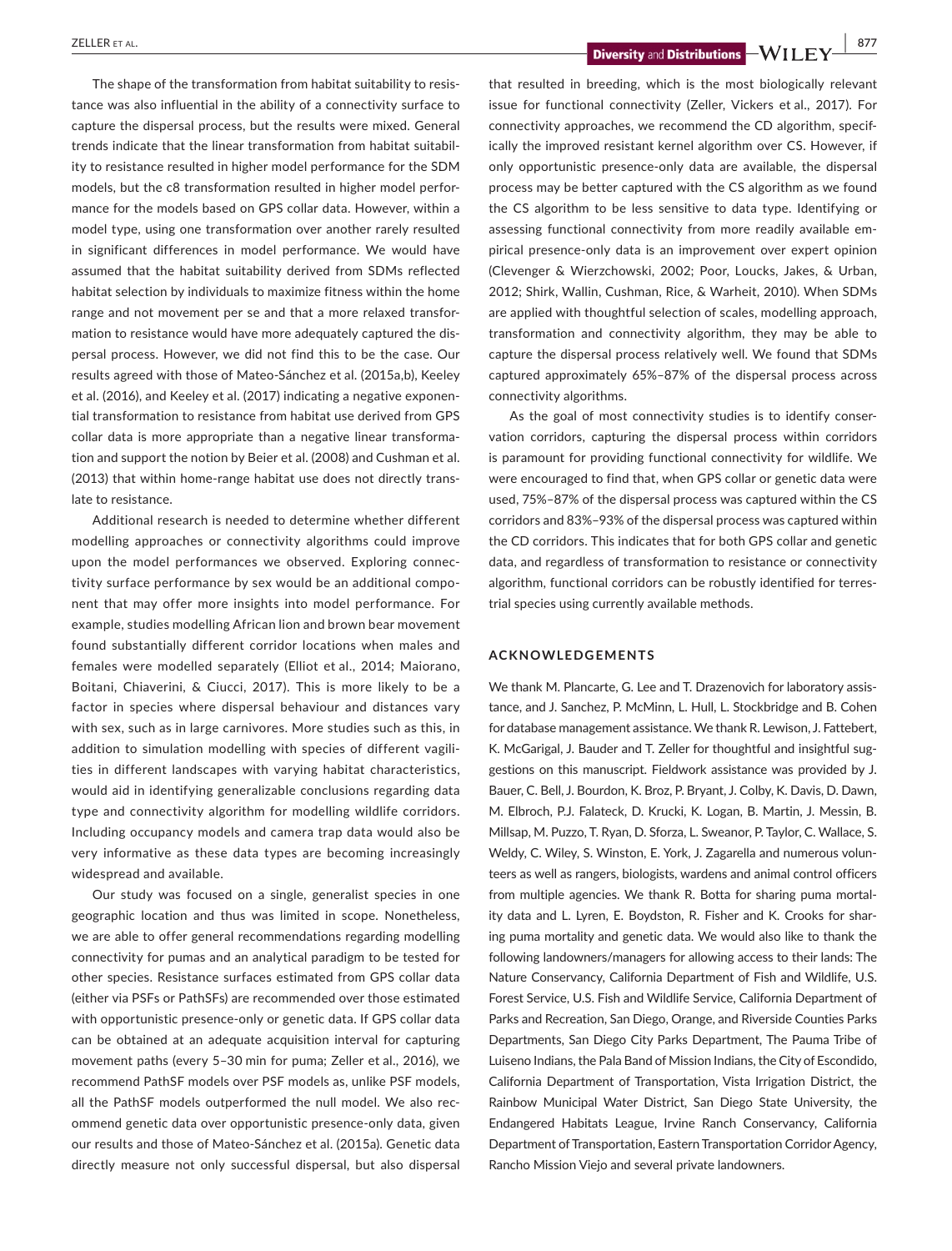**878 WILEY-Diversity** and **Distributions** 

## **DATA AVAILABILITY**

Genetic data are available from the Dryad database [\(https://doi.](https://doi.org/10.5061/dryad.1kh2n) [org/10.5061/dryad.1kh2n](https://doi.org/10.5061/dryad.1kh2n)). Telemetry data for building the resource selection functions are available on the Figshare database [\(https://](https://doi.org/10.6084/m9.figshare.4983095) [doi.org/10.6084/m9.figshare.4983095](https://doi.org/10.6084/m9.figshare.4983095)). All geospatial data are freely available.

#### **ORCID**

*Katherine A. Zeller* <http://orcid.org/0000-0002-2913-6660> *Megan K. Jenning[s](http://orcid.org/0000-0002-3707-851X)* <http://orcid.org/0000-0002-3707-851X> *Holly B. Ernest* <http://orcid.org/0000-0002-0205-8818>

## **REFERENCES**

- Abrahms, B., Sawyer, S. C., Jordan, N. R., McNutt, J. W., Wilson, A. M., & Brashares, J. S. (2017). Does wildlife resource selection accurately inform corridor conservation? *Journal of Applied Ecology*, *54*: 412-422. <https://doi.org/10.1111/1365-2664.12714>
- Adriaensen, F., Chardon, J. P., De Blust, G., Swinnen, E., Villalba, S., Gulinck, H., & Matthysen, E. (2003). The application of "leastcost" modelling as a functional landscape model. *Landscape and Urban Planning*, *64*, 233–247. [https://doi.org/10.1016/](https://doi.org/10.1016/s0169-2046(02)00242-6) [s0169-2046\(02\)00242-6](https://doi.org/10.1016/s0169-2046(02)00242-6)
- Beier, P., Majka, D. R., & Spencer, W. D. (2008). Forks in the road: Choices in procedures for designing wildland linkages. *Conservation Biology*, *22*, 836–851. <https://doi.org/10.1111/j.1523-1739.2008.00942.x>
- Bunnefeld, N., Borger, L., van Moorter, B., Rolandsen, C. M., Dettki, H., Solberg, E. J., & Ericsson, G. (2011). A model-driven approach to quantify migration patterns: Individual, regional and yearly differences. *Journal of Animal Ecology*, *80*, 466–476. [https://doi.](https://doi.org/10.1111/j.1365-2656.2010.01776.x) [org/10.1111/j.1365-2656.2010.01776.x](https://doi.org/10.1111/j.1365-2656.2010.01776.x)
- Burdett, C. L., Crooks, K. R., Theobald, D. M., Wilson, K. R., Boydston, E. E., & Lyren, L. M., … Boyce, W. M. (2010). Interfacing models of wildlife habitat and human development to predict the future distribution of puma habitat. *Ecosphere*, *1*, 1–21. [https://doi.org/10.1890/](https://doi.org/10.1890/es10-00005.1) [es10-00005.1](https://doi.org/10.1890/es10-00005.1)
- Chen, I. C., Hill, J. K., Ohlemuller, R., Roy, D. B., & Thomas, C. D. (2011). Rapid range shifts of species associated with high levels of climate warming. *Science*, *333*, 1024–1026. [https://doi.org/10.1126/](https://doi.org/10.1126/science.1206432) [science.1206432](https://doi.org/10.1126/science.1206432)
- Clevenger, A., & Wierzchowski, J. (2002). GIS-generated, expert- based models for identifying wildlife habitat linkages and planning mitigation passages. *Conservation Biology*, *16*, 503–514. [https://doi.](https://doi.org/10.1046/j.1523-1739.2002.00328.x) [org/10.1046/j.1523-1739.2002.00328.x](https://doi.org/10.1046/j.1523-1739.2002.00328.x)
- Compton, B. W., McGarigal, K., Cushman, S. A., & Gamble, L. R. (2007). A resistant-kernel model of connectivity for amphibians that breed in vernal pools. *Conservation Biology*, *21*, 788–799. [https://doi.](https://doi.org/10.1111/j.1523-1739.2007.00674.x) [org/10.1111/j.1523-1739.2007.00674.x](https://doi.org/10.1111/j.1523-1739.2007.00674.x)
- Cushman, S. A., & Landguth, E. L. (2012). Multi-taxa population connectivity in the Northern Rocky Mountains. *Ecological Modelling*, *231*, 101–112.<https://doi.org/10.1016/j.ecolmodel.2012.02.011>
- Cushman, S. A., & Lewis, J. S. (2010). Movement behavior explains genetic differentiation in American black bears. *Landscape Ecology*, *25*, 1613–1625.<https://doi.org/10.1007/s10980-010-9534-6>
- Cushman, S., Lewis, J., & Landguth, E. (2014). Why did the bear cross the road? Comparing the performance of multiple resistance surfaces and connectivity modeling methods. *Diversity*, *6*, 844–854. [https://](https://doi.org/10.3390/d6040844) [doi.org/10.3390/d6040844](https://doi.org/10.3390/d6040844)
- 
- Cushman, S. A., McRae, B., Adriaensen, F., Beier, P., Shirley, M., & Zeller, K. A. (2013). Biological corridors and connectivity. In D. MacDonald & K. Willis (Eds.), *Key topics in conservation biology 2* (pp. 384–404). Hoboken, NJ: Wiley-Blackwell.[https://doi.](https://doi.org/10.1002/9781118520178.ch21) [org/10.1002/9781118520178.ch21](https://doi.org/10.1002/9781118520178.ch21)
- Dickson, B. G., Jenness, J. S., & Beier, P. (2005). Influence of vegetation, topography, and roads on cougar movement in southern California. *Journal of Wildlife Management*, *69*, 264–276. [https://doi.org/10.2193](https://doi.org/10.2193/0022-541x(2005)069%3c0264:iovtar%3e2.0.co;2) [/0022-541x\(2005\)069<0264:iovtar>2.0.co;2](https://doi.org/10.2193/0022-541x(2005)069%3c0264:iovtar%3e2.0.co;2)
- Elliot, N. B., Cushman, S. A., Macdonald, D. W., & Loveridge, A. J. (2014). The devil is in the dispersers: predictions of landscape connectivity change with demography. *Journal of Applied Ecology*, *51*, 1169–1178. <https://doi.org/10.1111/1365-2664.12282l>
- Fagan, W. F., & Calabrese, J. M. (2006). Quantifying connectivity: Balancing metric performance with data requirements. In K. R. Crooks & M. Sanjayan (Eds.), *Connectivity conservation* (pp. 297–317). New York, NY: Cambridge University Press. [https://doi.org/10.1017/](https://doi.org/10.1017/CBO9780511754821) [CBO9780511754821](https://doi.org/10.1017/CBO9780511754821)
- Fattebert, J., Robinson, H. S., Balme, G., Slotow, R., & Hunter, L. (2015). Structural habitat predicts functional dispersal habitat of a large carnivore: how leopards change spots. *Ecological Applications*, *25*, 1911–1921. <https://doi.org/10.1890/14-1631.1>
- Gastón, A., Blázquez-Cabrera, S., Garrote, G., Mateo-Sánchez, M. C., Beier, P., Simón, M. A., & Saura, S. (2016). Response to agriculture by a woodland species depends on cover type and behavioral state: Insights from resident and dispersing Iberian lynx. *Journal of Applied Ecology*, *53*, 814–824. <https://doi.org/10.1111/1365-2664.12629>
- Gilbert-Norton, L., Wilson, R, Stevens, J. R., & Beard, K. H. (2010). A meta-analytic review of corridor effectiveness. *Conservation Biology*, *24*, 660–668. <https://doi.org/10.1111/j.1523-1739.2010.01450.x>
- Gilleland, E. (2013). Two-dimensional kernel smoothing: Using the R package smoothie. NCAR Technical Note, TN-502 + STR, 17 pp. Retrieved from- [http://opensky.library.ucar.edu/collections/](http://opensky.library.ucar.edu/collections/TECH-NOTE-000) [TECH-NOTE-000-](http://opensky.library.ucar.edu/collections/TECH-NOTE-000) 000-000-869
- Haddad, N. M., Brudvig, L. A., Clobert, J., Davies, K. F., Gonzalez, A., Holt, R. D., & Lovejoy, T. E. (2015). Habitat fragmentation and its lasting impact on Earth's ecosystems. *Science Advances*, *1*, e1500052. <https://doi.org/10.1126/sciadv.1500052>
- Hilty, J. A., Lidicker, W. Z. Jr, & Merenlender, A. M. (2012). *Corridor Ecology: The science and practice of linking landscapes for biodiversity conservation*. Washington, DC: Island Press.
- Jackson, C. R., Marnewick, K., Lindsey, P., Roskaft, E., & Robertson, M. P. (2016). Evaluating habitat connectivity methodologies: A case study with endangered African wild dogs in South Africa. *Landscape Ecology*, *31*, 1433–1447.<https://doi.org/10.1007/s10980-016-0342-5>
- Jin, S., Yang, L., Danielson, P., Homer, C., Fry, J., Xian, G. (2013). A comprehensive change detection method for updating the National Land Cover Database to circa 2011. *Remote Sensing of Environment*, *132*, 159–175.
- Keeley, A. T. H., Beier, P., & Gagnon, J. W. (2016). Estimating landscape resistance from habitat suitability: Effects of data source and nonlinearities. *Landscape Ecology*, *31*, 2151–2162. [https://doi.org/10.1007/](https://doi.org/10.1007/s10980-016-0387-5) [s10980-016-0387-5](https://doi.org/10.1007/s10980-016-0387-5)
- Keeley, A. T. H., Beier, P., Keeley, B. W., & Fagan, M. E. (2017). Habitat suitability is a poor proxy for landscape connectivity during dispersal and mating movements. *Landscape and Urban Planning*, *161*, 90–102. <https://doi.org/10.1016/j.landurbplan.2017.01.007>
- LaPoint, S., Gallery, P., Wikelski, M., & Kays, R. (2013). Animal behavior, cost-based corridor models and real corridors. *Landscape Ecology*, *28*, 1615–1630. <https://doi.org/10.1007/s10980-013-9910-0>
- Maiorano, L., Boitani, L., Chiaverini, L., & Ciucci, P. (2017). Uncertainties in the identification of potential dispersal corridors: The importance of behavior, sex, and algorithm. *Basic and Applied Ecology*, [https://doi.](https://doi.org/10.1016/j.baae.2017.02.005) [org/10.1016/j.baae.2017.02.005](https://doi.org/10.1016/j.baae.2017.02.005)